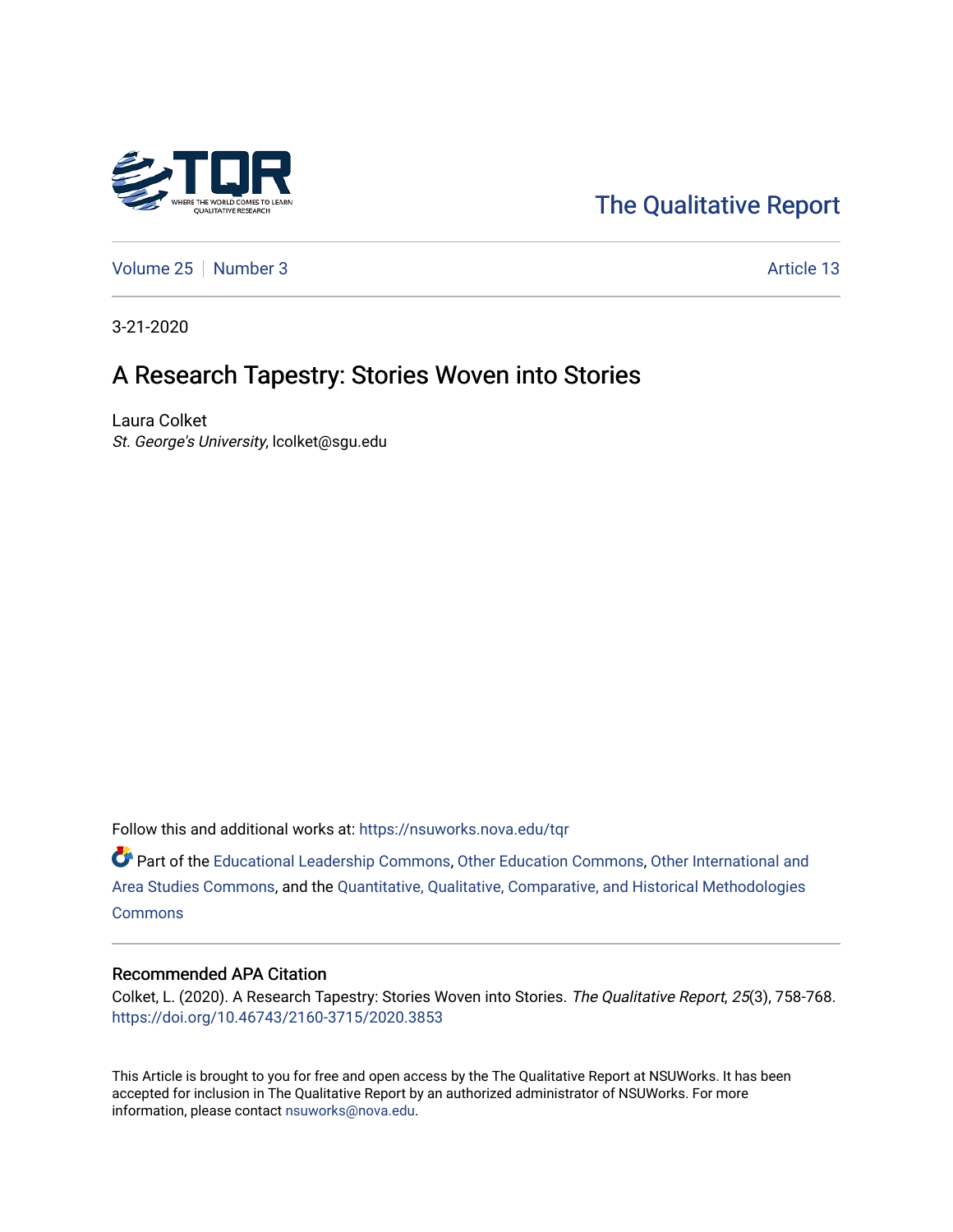

# A Research Tapestry: Stories Woven into Stories

## Abstract

This autoethnography highlights the subjective nature of narrative research and illustrates the ways in which both micro and macro forces impact the research process. Through this article, I present a research tapestry in which the experiences, perspectives and stories of the participants weave together with my own experiences, perspectives and stories. I draw from my dissertation research, a narrative inquiry focused on the experiences of Haitian educational leaders working to create systemic change after the 2010 earthquake.

## Keywords

Autoethnography, Narrative Inquiry, Subjectivity, Haiti, Qualitative Research, Narrative Research, Reflexivity, Positionality

## Creative Commons License



This work is licensed under a [Creative Commons Attribution-Noncommercial-Share Alike 4.0 International](https://creativecommons.org/licenses/by-nc-sa/4.0/)  [License](https://creativecommons.org/licenses/by-nc-sa/4.0/).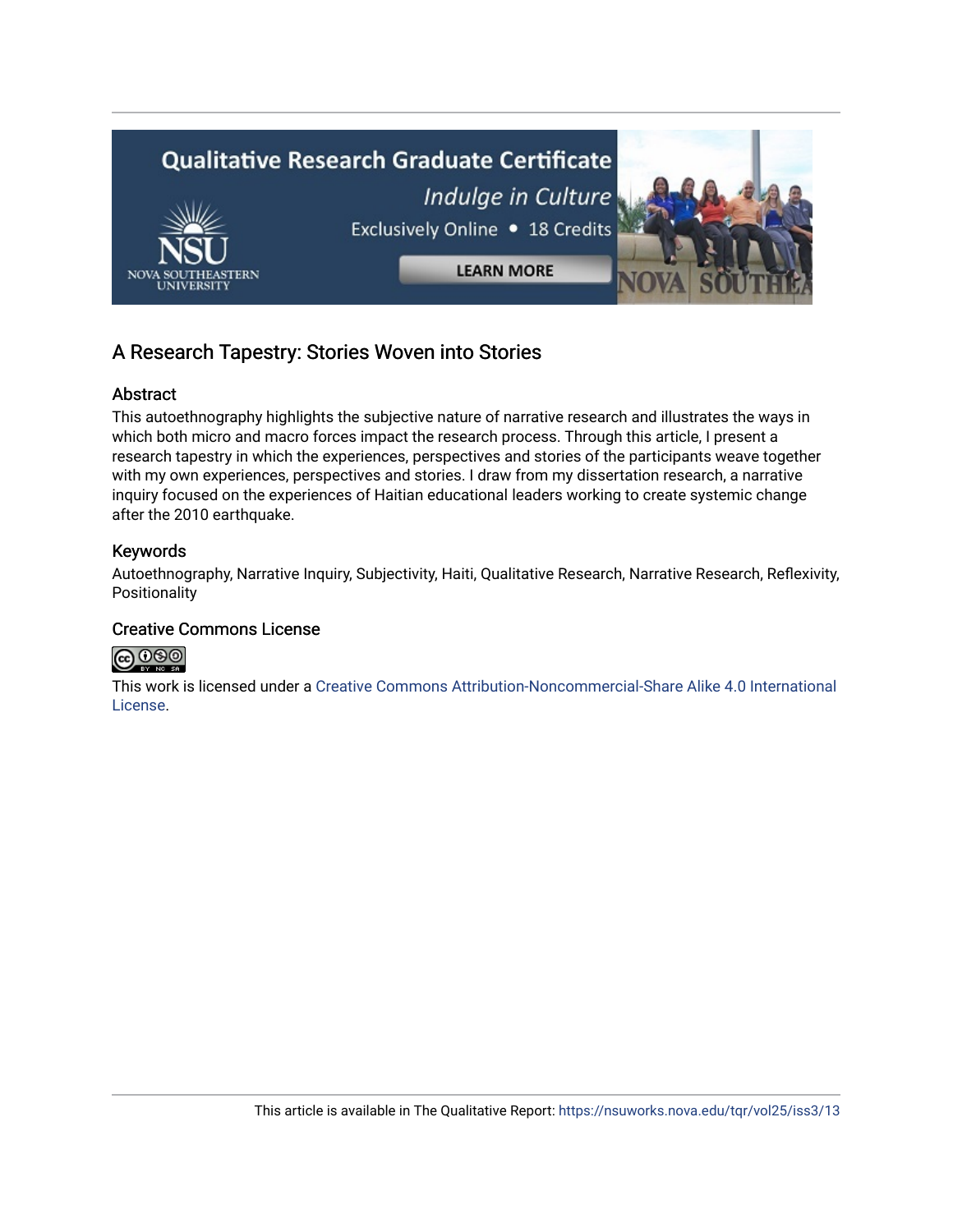

# **A Research Tapestry: Stories Woven into Stories**

Laura Colket St. Geroge's University, Grenada

*This autoethnography highlights the subjective nature of narrative research and illustrates the ways in which both micro and macro forces impact the research process. Through this article, I present a research tapestry in which the experiences, perspectives and stories of the participants weave together with my own experiences, perspectives and stories. I draw from my dissertation research, a narrative inquiry focused on the experiences of Haitian educational leaders working to create systemic change after the 2010 earthquake. Keywords: Autoethnography, Narrative Inquiry, Subjectivity, Haiti, Qualitative Research, Narrative Research, Reflexivity, Positionality*

#### **Introduction**

This article is an autoethnographic exploration of the connections between my stories and experiences as a researcher and the stories and experiences of the participants in my dissertation research, which was conducted 10 years ago. The stories I share in this article foreground the role of subjectivity in the research process, countering the positivistic stance that research is a purely objective activity. Researchers are human beings with ontological, epistemological and political stances; and researcher subjectivity is not something to ignore or hide, but rather something to dive into and explore, to understand the ways in which it shapes the research process (Ellis, Adams & Bochner, 2011; Mruck & Breuer, 2003; Peshkin, 1988). The autoethnography presented in this article is the result of a process of critical reflection and reveals the ways in which both macro and micro forces influenced the research process in a multitude of ways.

I conducted my research in Haiti after the catastrophic 2010 earthquake, and my dissertation became a narrative inquiry (Connelly & Clandinin, 2006) into the experiences of Haitian educational leaders who were working to create systemic change in the post-disaster context. Though not central to the research, my stories as the researcher inevitably become a part of the dissertation, ultimately turning it into a tapestry in which the stories of the participants were interwoven with—and interacting with—my stories as the researcher, as well as with the literature from the field more broadly (for similar examples of this atypical format, see Campano, 2007; Lawrence-Lightfoot & Hoffman Davis, 1997). Now, 10 years later, I am using autoethnography as a method for diving back into the research. The stories I present in this article highlight the ways in which the 2010 Haitian earthquake ultimately led me to change the focus of my doctoral studies; they bring to light the various decisions I made as I designed my dissertation research; they reveal the ways in which the journey I took with my dissertation impacted me as a researcher; and these stories illustrate the various ways in which a researcher's background, positionality and subjectivity impact the entirety of the research process. As an additional layer, this article highlights how autoethnography can serve as a perfect complement to narrative inquiry.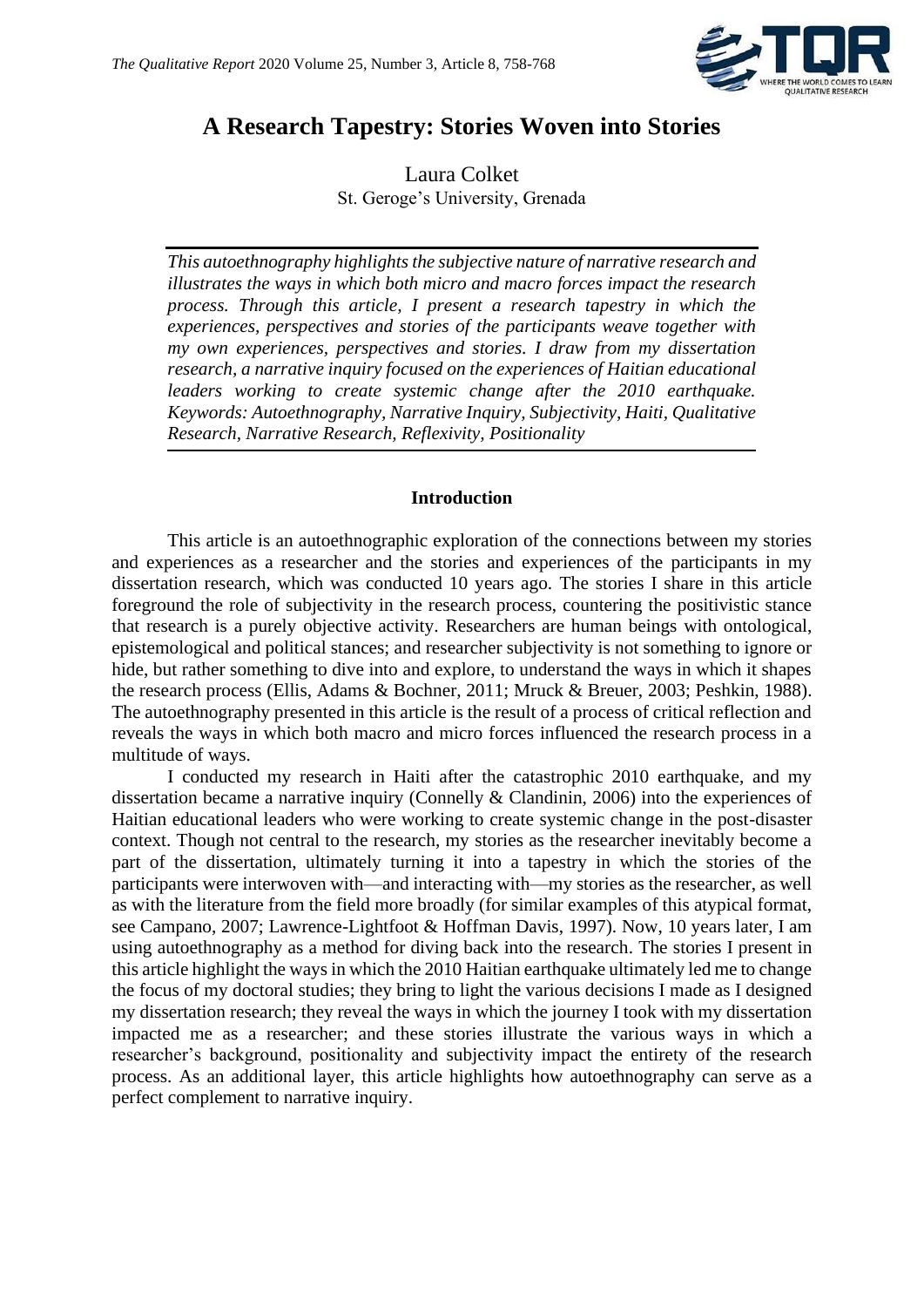Autoethnographic inquiry is both a process and a product: as a process, it creates a structure and space for researchers to critically reflect on their practice; and as a product, it creates an avenue for researchers to share their learnings with other researchers (Ellis, Adams & Bochner, 2011; Starr, 2010). Autoethnography, as both a process and product, can be a tool for ongoing professional learning for researchers, as it forces a critical engagement with assumptions, decisions, mistakes and new perspectives; while the learning is particularly powerful for the autoethnographer, it can be powerful for other researchers as well, as they can learn vicariously through reading (or witnessing) autoethnography. Starr (2010) describes autoethnography as "a study of the space between self and culture" (p. 1) and Ellis, Adams and Bochner (2011) explain that autoethnography "challenges canonical ways of doing research" as "autoethnographers recognize the innumerable ways personal experience influences the research process" (pp. 273-274). As a blend of autobiography and ethnography, autoethnography emerged from postmodernism, and is steeped in alternate ways of knowing while it pushes against positivistic notions of objectivity. As Ellis, Adams and Bochner (2011) illustrate, "autoethnography is one of the approaches that acknowledges and accommodates subjectivity, emotionality, and the researcher's influence on research, rather than hiding from these matters or assuming they don't exist" (p. 274). This aligns with Peshkin's (1988) argument that a researcher's subjectivity is like a cloak that cannot be removed; but it can be made visible, as indeed, subjectivity is an important component of the research process. By intentionally and systematically diving into one's subjectivity, research can become more intricate, and perhaps even more fragile. The relationships between the participants and researcher become alive, illuminating the complexity of the data. In this article, I present a research tapestry—the intertwined collection of my stories and the stories of my participants in order to illustrate what is lost when we discuss data as if it sits alone in a bubble to be analyzed and presented. Data come from participants, undoubtedly, but in many ways, data are created by the researcher as well.

Though my dissertation was not autoethnographic in nature, I can now see the ways in which autoethnographic inquiry aligns strongly with the process of narrative inquiry. Connelly & Clandinin (2006) describe narrative inquiry as "the study of experience as story" and explain that stories become "a portal through which a person enters the world and by which their experience of the world is interpreted and made personally meaningful" (p. 375). Narrative inquiry highlights people's lived experiences and can be used as a starting point for understanding how people make sense of their lives, and for understanding how and why peoples' stories are shaped and reshaped (Clandinin & Rosiek, 2007). Importantly, narrative inquiry moves beyond simply the telling of stories to seek to understand the broader significance of the stories by analyzing them in their social and historical context. Narratives allow researchers to examine the ways in which people's stories are constructed through "historically specific social relationships" (Maynes, Pierce, & Laslett, 2008, p. 2). As Pavlenko (2002) explains, "narratives are not purely individual constructions – they are powerfully shaped by social, cultural and historical conventions as well as by the relationship between the storyteller and the interlocutor" (p. 214). In other words, both macro and micro forces are constantly shaping people's stories. These intimate connections between the macro and the micro were profoundly felt as I wrote my dissertation, and through this autoethnography, I seek to shine light on the ways in which my stories interacted with, shaped, and were shaped by, my participants' stories, as both their stories and mine were simultaneously shaped by other macro and micro forces which have also weaved themselves into the research tapestry.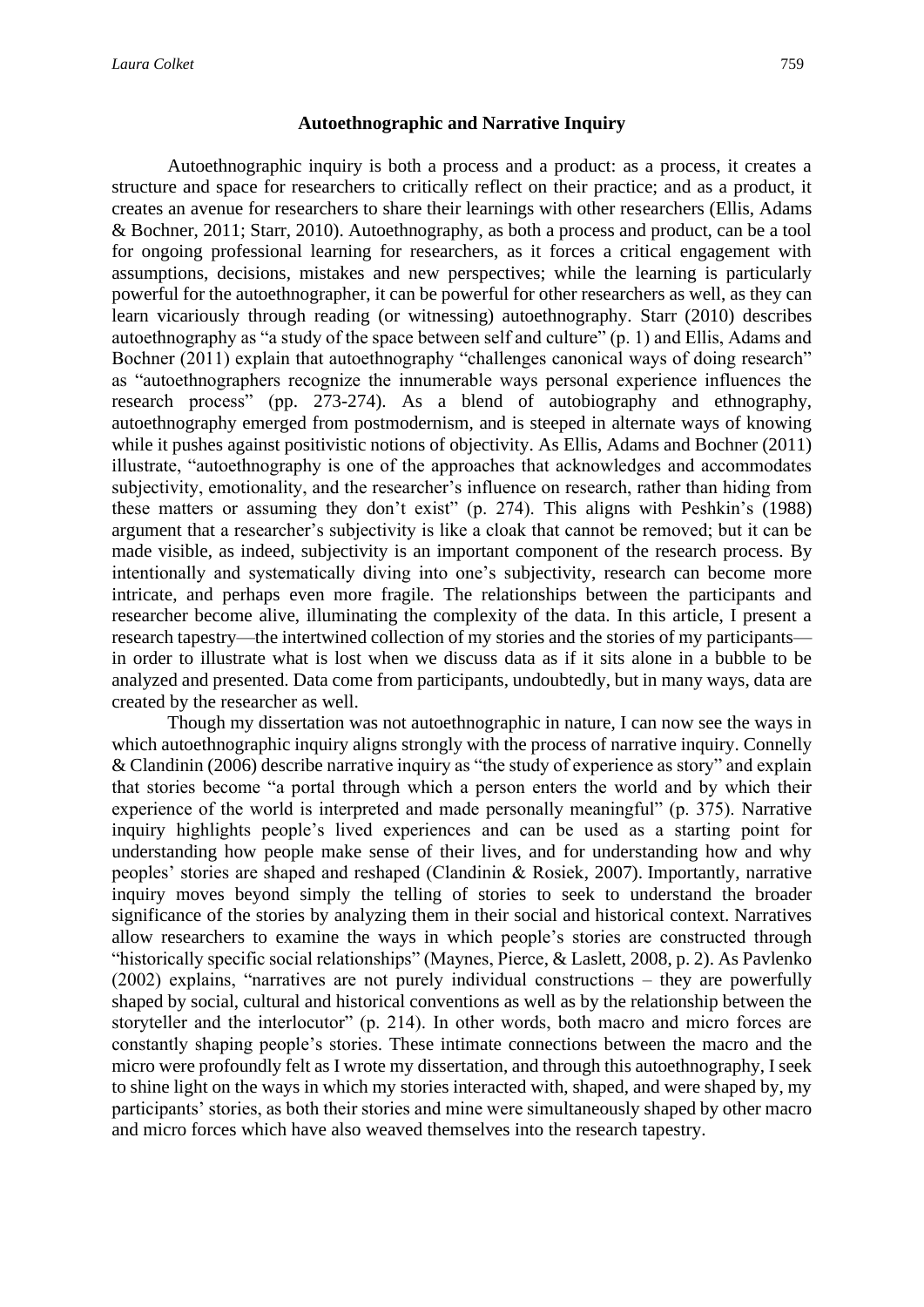#### **An Emerging Relationship with Haiti**

Just before 5pm on January  $12<sup>th</sup>$ , 2010, I was sitting in my house in West Philadelphia, listening to NPR. At the time, I had no personal connection to Haiti; even still, it is hard not to be affected by a catastrophic event like the January 12<sup>th</sup> earthquake. When I heard the news announced on NPR, I was shocked and deeply distraught but I was also removed from the situation in every sense imaginable; I had no way of truly understanding the experience of the millions of Haitians whose lives were forever changed. Though I hear about natural and humanmade disasters on the news on a daily basis, for some reason the Haitian earthquake moved me into action in a way that other catastrophes had not. I could not help but become involved in the recovery efforts, and the aftermath of the earthquake ultimately consumed my life in many ways.

In January 2010, when the earthquake happened, I was a third-year doctoral student at the University of Pennsylvania Graduate School of Education and had already started collecting data for what I thought would become my dissertation. I was engaged in a youth participatory action research project with a group of Philadelphia youth committed to changing the school district's zero tolerance policy. Though I loved the work I was doing in Philadelphia, and continued to work with the youth, after the earthquake, my focus on Haiti slowly began taking up more and more of my time. Ultimately, I could not resist the urge to shift the course of my doctoral studies, even though it was late in the process. I worked closely with my advisor, Dr. Sharon Ravitch, and we co-developed the Haiti Education Initiative at the University of Pennsylvania Graduate School of Education. Before I knew it, my work in Haiti, and the relationships I formed through the process had consumed my life, in both wonderful and complicated ways.

#### **A Shift in Perspective: My First Trip to Haiti**

I tend to gravitate towards grassroots movements and grassroots leadership, and so, as I prepared for my first trip to Haiti, I was particularly interested in our meetings with the Haitian teachers and community leaders. I am also generally skeptical of governments and government officials, and the Haitian government, in particular, carries with it a deeply negative reputation. The media and academic literature alike repeatedly describe the Haitian government as corrupt, and government officials as incapable and uncaring (for important critiques on this deficitoriented discourse about the Haitian government, see: Clark, 2001; Farmer, 2005; Schuller, 2007; Sheller, 2000; Smith, 2001; Trouillot, 1990). The negative stories I heard about the Haitian government before traveling to Haiti were only reinforced during my first trip, through the conversations we had with local Haitians; the teachers, school leaders and NGO workers we met with held outwardly negative opinions about the government of Haiti.

Between the media representation of the Haitian government and personal accounts from on the ground in Haiti, I did not have high hopes for our meeting at the end of that first trip with the Ministry of Education. Luckily, however, with the right types of experiences, assumptions can be productively challenged. That is exactly what happened in our meeting with the Haitian Minister of Education and his two top advisors. During that meeting, those three individuals (without knowing it) forced me to rethink my assumptions about the Haitian government, and more specifically about the people who work in, and in support of, the government. When I entered the meeting that afternoon, I was, admittedly, expecting to meet people who did not truly care about the majority of the population, who were not familiar with the concerns, needs and experiences of the vast majority of Haitians. Instead, I met individuals who, well before the earthquake, had been dedicating their lives to creating a more equitable and effective education system in Haiti. They were very much attuned to the realities of the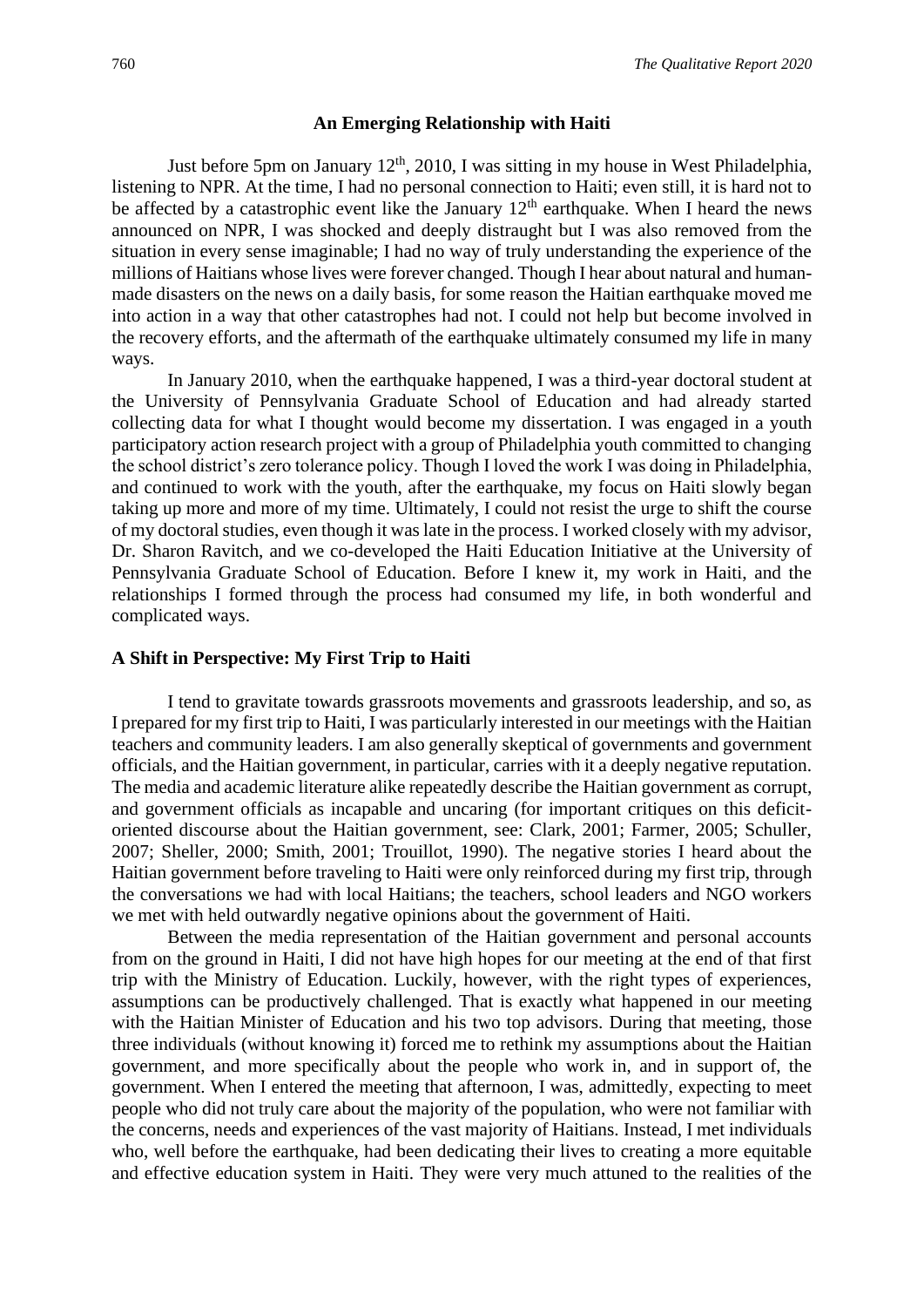education sector, the needs of the people, and the limitations and possibilities of the system they were operating within. Since the earthquake, these individuals, in collaboration with many others, had been working relentlessly—first to triage the situation, and then to develop a plan to drastically reform and restructure the Haitian education system. And they were doing so in psychologically and physically precarious environments. But the earthquake had placed a spotlight on all the flaws in the system and created an opening for change; these leaders were compelled to act. When I met with them several months after the earthquake, it became clear that they, along with their colleagues, had barely seen their families since the earthquake; they often worked 7 days a week, late into the evenings, and they continued to move forward with very little sleep. Contrary to my expectations, corruption and apathy did not seem to fit into their stories. I was obviously only seeing the tip of the iceberg and did not have a full understanding of the social, historical or cultural context, but it became clear to me that I needed to deeply examine my assumptions. I was experiencing a moment of cognitive dissonance that I needed to work to resolve.

When we left Haiti the following morning, I felt quite disoriented. For one, I knew that the images of the tents that were endlessly lining the streets, filling every open space possible, and of the rubble that seemed to be consuming the city, would forever be etched in my mind. At the same time, I was now also trying to make sense of the cognitive dissonance I was experiencing about the Haitian government: on the one hand, the negative images about the government had deeply shaped my assumptions going into Haiti, but on the other hand, I had just met a group of people who seemed to effortlessly challenge those assumptions. As I was flying back to Philadelphia that afternoon, I began to think critically about my assumptions and how exactly they had been shaped. I thought about the neocolonial discourse (for important critiques of this discourse, see Bhabha, 1990; Said, 1978; Spivak, 1988), and in particular, the neoliberal post-disaster discourse (de Waal, 2008; Gunewardena, 2008; Lakoff, 2010; Roberts, 2010; Schuller, 2008), and about how these discourses were being used in Haiti in this postdisaster context, and in other moments throughout Haiti's history as well. It was a long journey back to Philadelphia that day, and I knew that I would have a much longer journey ahead of me—one filled with continuous and iterative sense-making, deep introspection, and of course, copious amounts of reading.

#### **New Directions**

Before I knew it, Haiti had found a way to seep into every aspect of my life. I spent the bulk of my time reading and thinking about Haiti, and I was particularly influenced by the work of C. L. R. James (1963), Michel-Rolph Trouillot (1990), Randall Robinson (2007), Paul Farmer (2005), and Mark Schuller (2007, 2008), to name a few. Each of these authors helped to (re)shape my understanding of Haiti, Haitian history, and in particular, the long, sordid history of international involvement in Haiti.

It was around this time that I started to imagine what it would be like to conduct my dissertation research in Haiti. Although I had met a variety of inspiring people while in Haiti, I specifically could not stop thinking about the people we met at the Ministry of Education. Academics who seek to counter the neocolonial discourse are often drawn to the "subaltern" (Spivak, 1988), focusing on grassroots leadership, indigenous communities and civil society (Makhulu, Buggenhagen, & Jackson, 2010; Seed, 2001; Smith, 2001; Trotz, 2010), and I, too, had originally focused my attention on the grassroots. With this focus, however, the neocolonial state—and its inherent complexity—is often overlooked or oversimplified (with notable exceptions, e.g., Clark, 2001). As an entity that is simultaneously positioned "above" (the civil society) and "below" (the international community)—not to mention the ways in which it is intricately interwoven within the two—the state is often the target of criticism from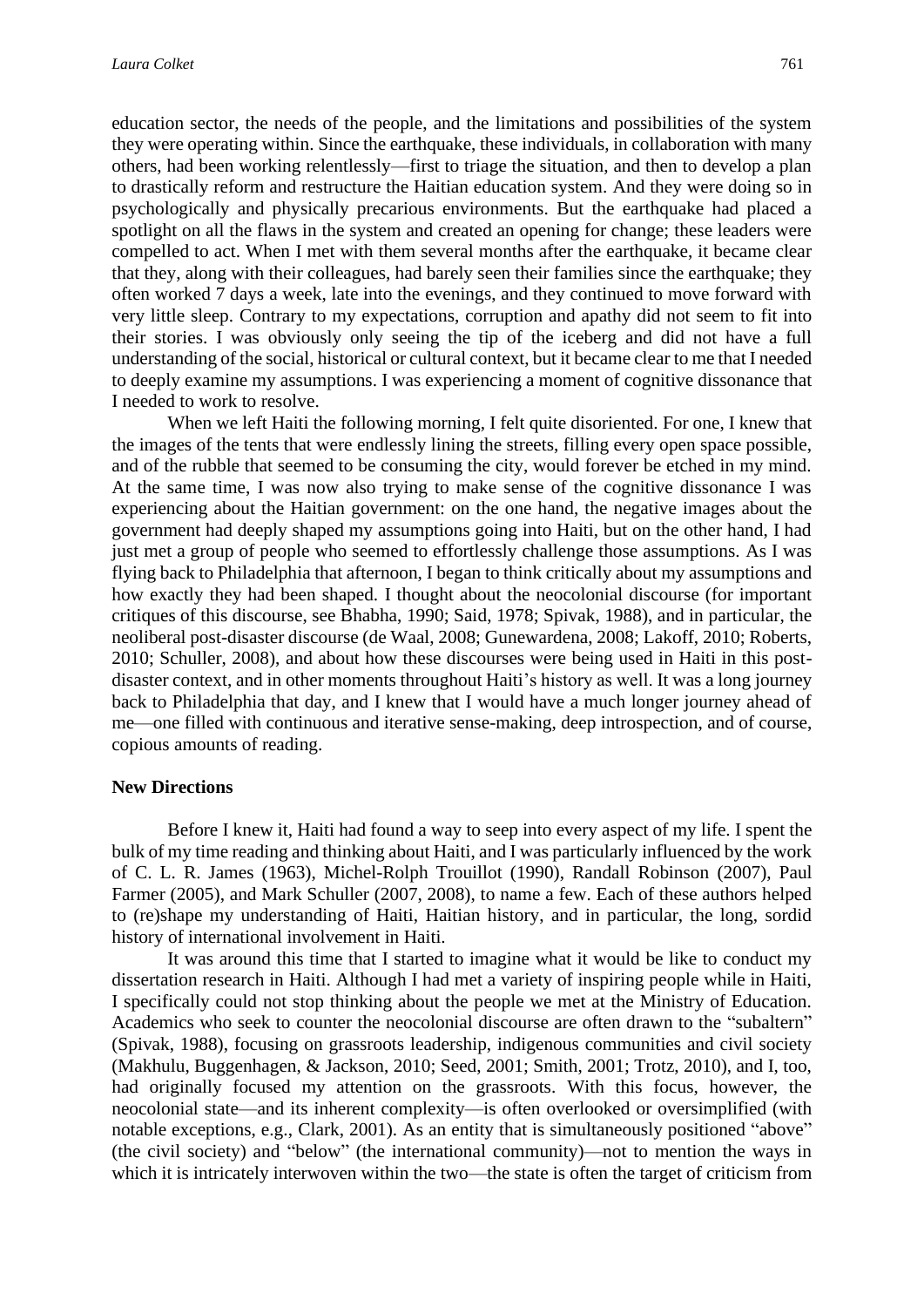both directions. This is particularly the case for Haiti, as academic and public discourses often oversimplify the complex historical, social and discursive forces that have created the Haitian state (Clark, 2001). As a result, the Haitian government is often labeled as "predatory," glossing over the role of foreign governments and international agencies in the creation of the Haitian state; additionally, such portrayals tend to homogenize the Haitian government, making it singular and static, and failing to acknowledge the diversity of individuals within the state (E. Dattatreyan, personal communication, 2011). The more I became immersed in the academic literature about Haiti and the post-earthquake media frenzy, the more I began to realize that there was an opportunity to share the stories of these Haitian educational leaders who were deeply tied to the Haitian state, that their experiences could not only add much-needed texture to the stories about the post-earthquake recovery efforts in Haiti, but could also provide important insights to the field of international development more broadly. Before I knew it, I had made the decision to completely change the focus of my dissertation.

#### **From Leadership to International Development**

I had originally assumed that the focus of my dissertation would be leadership. But I soon found out that I would not be able to focus on leadership in that particular context without also focusing on the world of international development. This became clear after we had been working in Haiti for several months and we began to have a better sense of the overall context. When we realized how many different organizations and universities had reached out to the Ministry of Education after the earthquake, we did not understand why they had chosen to work so closely with us. So during one of my interviews I asked. The senior advisor to the Minister responded by explaining that all the other universities and organizations that had approached them came with a pre-determined plan and a request for money. Sharon Ravitch, my doctoral advisor who I first traveled there with, was the only one who started the conversation differently. He explains below:

…what struck me the most was that Sharon spent time to understand what did we need, what did we want, what were we already in the process of doing. It was not about telling us what our problems were. And that was important. She didn't come with something already planned for us. Instead, she told us, this is what we know how to do, this is what we have experience with, this is what we are in the process of doing in other contexts. And so, I listened to her, I spent some time thinking…It was Sharon's approach to really working to understand what we wanted, what we were hoping to do. She had that approach instead of coming to us with something already planned, an idea to sell to us. And also, it was that, well, ok, we knew we would need money to do what we wanted to do, and we knew we would have to find the money, but the others who came focused on needing money at the beginning. So, it was like an opportunity to them. And I understand that, that this can be an opportunity, but it can't be only be that…I don't remember exactly when, but I had some exchanges with the former Minister and I remember talking to him about how we need serious partners, partners we can confide in, partnerships we can be confident in because, we weren't in an easy situation. And you know, that was the feeling I had in the exchanges with Sharon.

It is clear to see from this interview excerpt that this work is deeply personal and highly relational. Even in our first meeting with the Minister of Education and his top advisors, it was clear they were struck by Sharon's orientation to her work—and to their work as well; they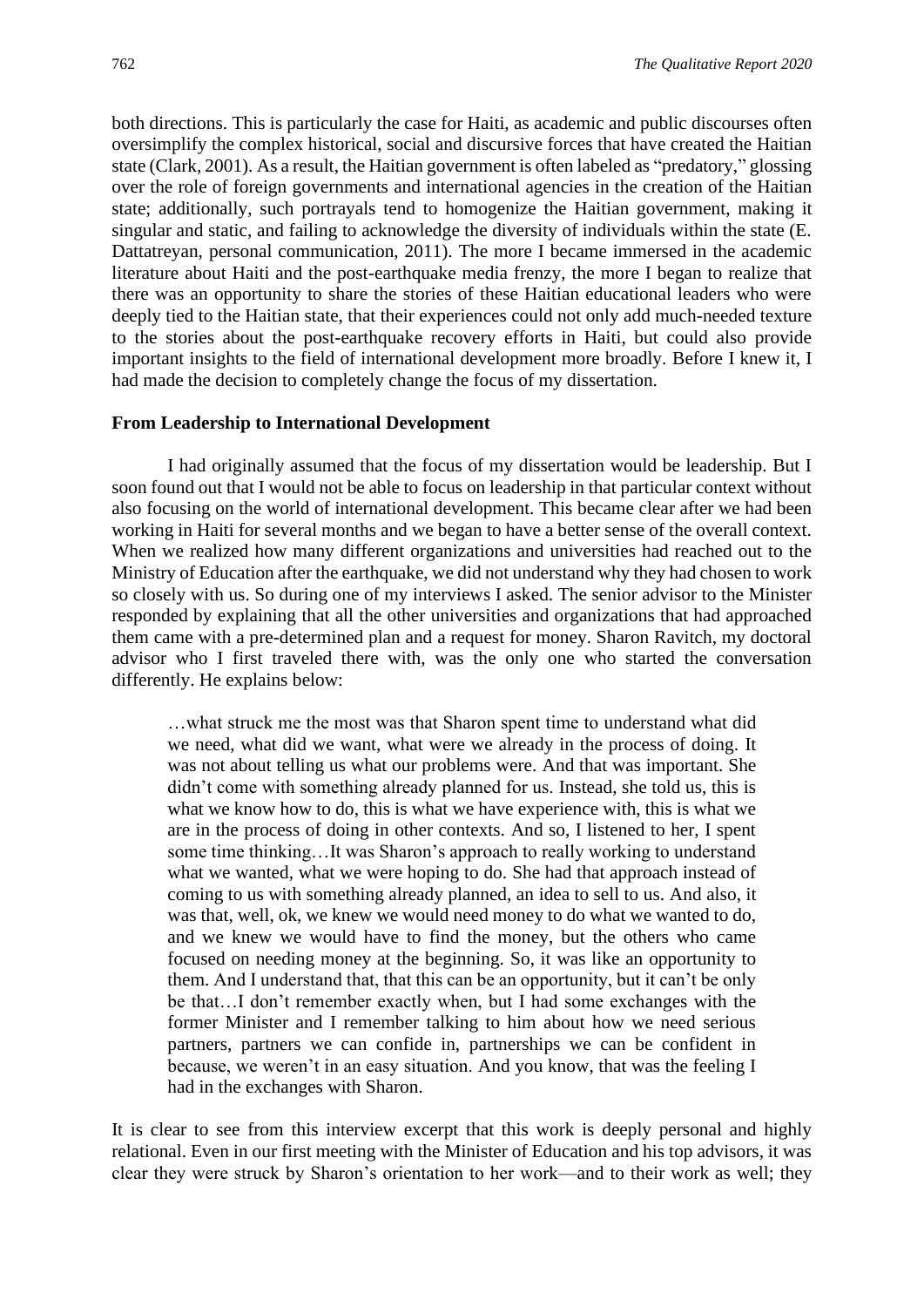were struck by the fact that she started with questions rather than answers; and they were struck by the genuine respect she demonstrated for their knowledge and experience. Indeed, all of this led them to feel confident in Sharon, to trust her as a potential partner; and to trust me as a researcher, by extension.

Our first meeting with the Ministry of Education created an important foundation for our work in Haiti, one that continued to be based in deep respect and solidarity with our partners. Indeed, from the perspectives of the participants in this research, the partnership we built with them made it clear that different kinds of international partnerships can exist, and their reaction to us made it clear to me that I needed to learn more about the history of international involvement in Haiti; and that governmental leadership in Haiti could not be separated from colonialism, post-colonialism and international development. Another participant expands on this below:

You know, we have a dream, and that dream is to devise a new kind of cooperation with Haiti. This is why your university is here, because we want to change international cooperation. NGOs and traditional donors, we have been working with them for years, since the second world war. … And what has been the impact of all that? … 76% of the population living on less than \$2 a day. I am not trying to say that it is one specific organization or another. What I am trying to say is that Haiti is one of the most assisted countries in the world. … And as you can see, development cannot happen without assistance. But this is why [your university] is here, because we want to try to find a new way for collaboration, we want to see what would happen if we changed the model. … So, what we need to do is create institutional strength. Capacity building is the master word for us.

The participant's words speak to the complicated nature of international involvement in Haiti. As he explains, he is not suggesting that international aid disappear altogether, but rather that there must be a fundamental shift to focus on cooperation and capacity building. Though the participant's words above indicate optimism that one partnership with one university might change things more broadly, the field of international development is much bigger and much more powerful than any one partnership. Sadly, things have not yet changed.

## **"I am going to speak to you in French from now on"**

It was during my second trip to Haiti that I started to talk with the leaders about the possibility of participating in my research. The first person I knew I needed to speak with was an extremely accomplished and well-respected leader at the Ministry who has been working at a high level at the Ministry for the past 15 years. His approval and permission were quite important for me; in fact, I do not think I would have proceeded without it. And so, before dinner on a Thursday evening, I had the opportunity to speak with him privately about my dissertation. Our conversation that evening began in English (to that point, the bulk of our communications had taken place in English; this is something I have since come to regret). However, as I started to tell him about my dissertation that evening, something interesting happened. When I asked him if he would be interested in participating in my research, he paused, looked at me, and switched to speaking in French (I speak French conversationally, but not fluently). He told me that he was going to be speaking to me in French from that point on. And then, without my asking, he began, in French, to tell me about the days immediately following the earthquake. Tears came to his eyes as he recounted the confusion, sadness, horror and chaos of those first few days. He told me about the meetings he had with the Minister in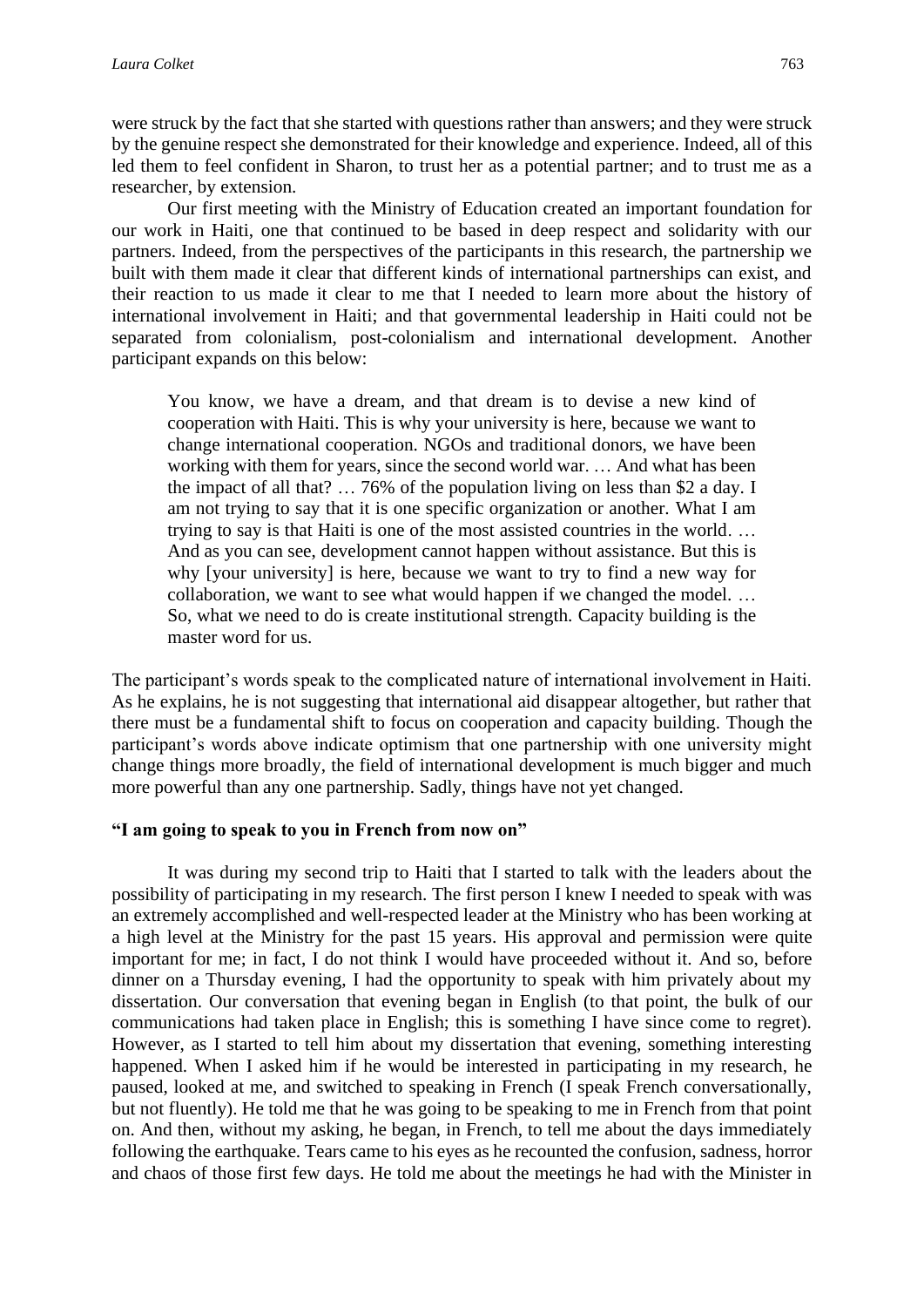the lot where the Ministry of Education had once stood, before it was destroyed by the earthquake. During those meetings, he recounted, they had only a tree for shade and rocks and broken chairs for seats. He told me that they had to wear masks over their faces because the smell of the bodies was starting to take over. Tears started to come to my eyes as well. It was in this context that these leaders had to make decisions about how to try restart their country's education system after the earthquake.

Beyond the details of his story, there was another level of this interaction that moved me. It was in this moment that I began to understand the significant role language would play in my research. His story was so powerful and moving, and, though he speaks English fluently, I am not sure he could have conveyed his experience to me with such power if he had told his story in English. As I listened to him recount his experience that evening, it became abundantly clear that, although each of the people I was hoping would participate in my research spoke English fluently, l had to remember that English is not their first language. I decided to conduct the interviews in French and get assistance with translation when needed. This, of course, opened up new challenges, but they were worthy challenges, indeed.

Another concern this linguistic moment highlighted for me relates to the everyday reality of these leaders. Although they are working in their home country, working to rebuild the *Haitian* educational system, within a government that conducts its business in French<sup>1</sup>, many of their meetings and interactions with international agencies and organizations took place in English. The intimate relationship between language and power is clear and became even clearer in this moment. I realized I had been taking for granted the fact that all of our partners spoke English fluently and I immediately felt ashamed that the bulk of our interactions had taken place in my dominant language, not theirs. That evening, I made a commitment to myself to no longer fall back on English because it is easier for me, but instead, to challenge myself to improve my French. And so, that small moment in which he switched from English to French was anything but small to me. His shift in language reverberated and created a shift in my perspective, and ultimately in my research design as well.

#### **A Gender Challenge**

Originally, I had hoped to have at least equal representation of men and women for my dissertation, if not balanced to the side of women; the field of leadership studies has largely been based on White male experiences with leadership (Blackmore, 1999; Eagly & Carli, 2008; Fletcher, 2004; Walters, 1990; Young & Skrla, 2003), and I wanted to push back on that in my dissertation. However, in my experience working at the Haitian Ministry of Education before I began this research, I had met a number of men who were working in leadership roles at the Ministry, but only one woman. When I told our partners at the Ministry that I was looking for more female participants for my research, I was told there were no other women in leadership positions (formal or informal) at the Ministry. Our partners were able to recommend numerous additional men, but not a single additional woman. When I asked the sole female participant why she thought there were not more women in leadership positions at the Ministry, she replied: "Smart women don't get involved in the State" (Fieldnotes, 6/6/11). While she made that comment with a hint of sarcasm, as she herself is a very intelligent woman who is involved with the State, she went on to explain the various ways in which her experience working at the Ministry had been mediated through gender in, arguably, very unproductive ways. I noticed a great deal of examples when I was working there as well; for example, in team meetings, she was regularly the person translating for the international partners, though all the men were

<sup>&</sup>lt;sup>1</sup> Though the majority of Haitians speak Haitian Kreyòl, government offices carry the residue of colonialism in many ways, including the structures and language; as such, French remains the language of government and many businesses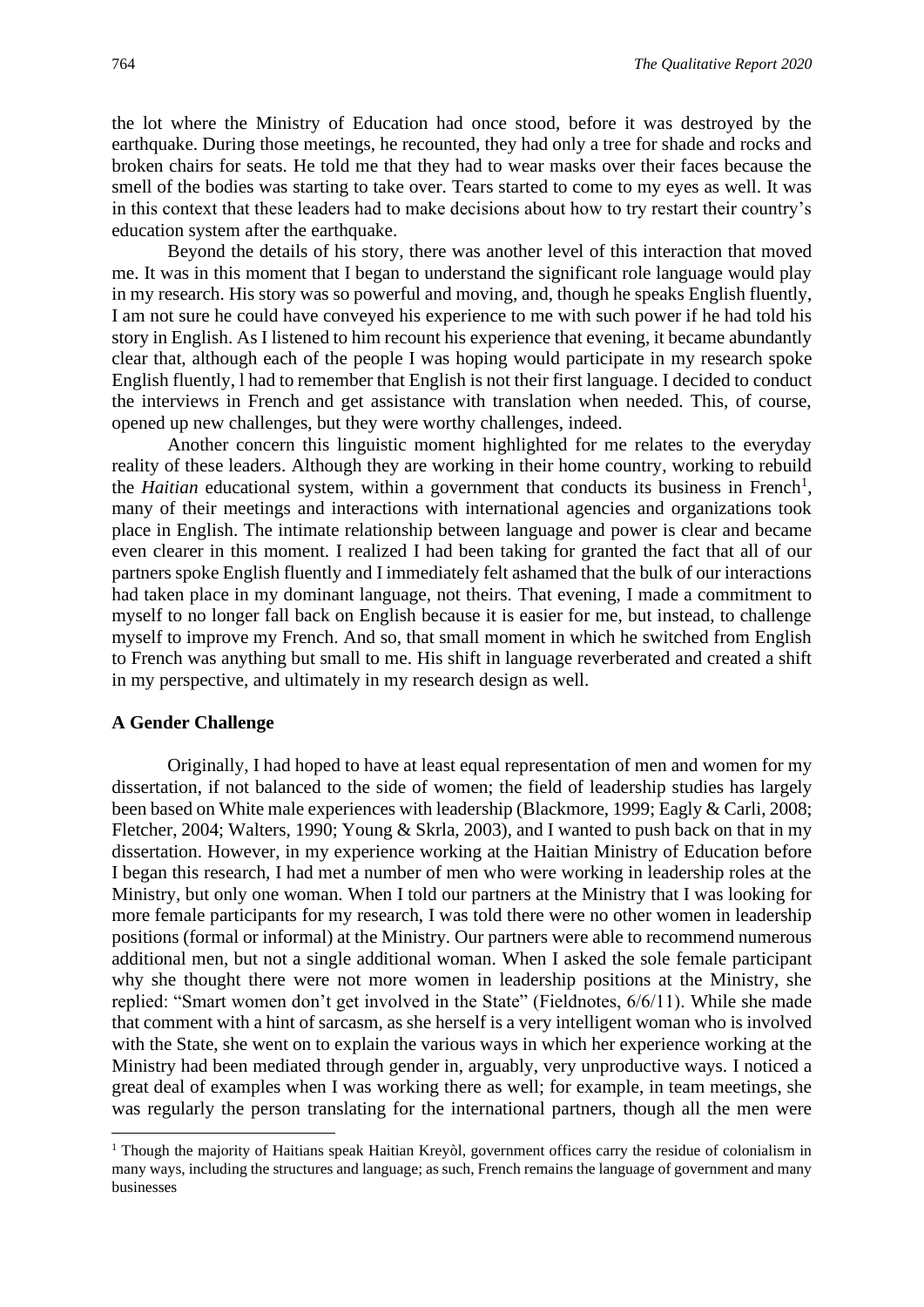equally capable of doing so, and she regularly tended to the needs of the guests by getting coffee, water, etc. Although I have a great deal of respect for the people working at the Ministry, it is, indeed, a male-dominated environment. Aside from her, every other woman I saw while I was at the Ministry was working in either a secretarial or housekeeping position.

Although gender equity is important to me, I also realized that I had to be responsive to the context. Ultimately, this experience highlighted for me the conflict that often arises between the *ideal* and the *real* of both research and ideology (S. Ravitch, personal communication, 2011). Robson (2011) emphasizes the importance of what he calls flexible research designs, of allowing research to unfold organically as it moves forward. As Robson highlights, when research is carried out in "real life" situations, the complexity of life often takes over and reshapes even the most strongly and well-designed research. In other words, no matter how clean the research design may be on paper, the "messiness" of the real world requires a certain amount of flexibility when engaging in the actual research (Robson, 2011). And so, this experience highlighted for me the importance of maintaining a flexible design, of being open and responsive to the context.

#### **Concluding Thoughts: The Constantly Weaving Tapestry**

Freeman (1998) illustrates the role of vulnerability in research, emphasizing the importance of remaining "slightly off-balance" throughout the research process; as Freeman reminds us, "being unsure about what you know creates a sense of openness and vulnerability fundamental to good research" (p. 55). I have shared only a few of the stories that make up the narrative tapestry of my dissertation, but it should be clear that this constantly weaving tapestry has been shaped by a sense of vulnerability, openness and flexibility that I maintained throughout the process of forging relationships, collecting and analyzing data and ultimately writing my dissertation. This openness allowed me to learn from the participants in ways I may have been closed off to otherwise. I argue that not only listening to, but also hearing (Delpit, 2006) the stories of the participants helped me to (re)shape many aspects of my research process along the way. My reflexivity allowed me to see the ways in which the participants' stories were not separate from my own, but rather, through the process of narrative inquiry, became deeply interconnected with my stories. Freire (1998) talks about the dialectical nature of critical teaching, explaining that there should be a constant relationship between "doing" and "reflecting on doing." Though he speaks particularly about critical pedagogy, the same can be said for critical research. Writing my dissertation provided me with many opportunities to reflect on my research, and through that process, I came to understand the myriad ways in which the participants not only transformed my research but also the ways in which they transformed myself as a researcher. Now, 10 years later, I have found autoethnographic inquiry to be a wonderful tool to help me to illustrate the complexities of these interleaved relationships.

Sandelowski (1991) argues that stories "do not simply present, but rather (re)construct lives in every act of telling for, at the very least, the outcome of anyone telling is necessarily a re-telling" (p. 163). In essence, both the act of narrating and the result of that process hold significant meaning in narrative inquiry—and also in autoethnography inquiry. As I have illustrated in this article, narrative inquiry is not simply a reflection of the participants and their context but is also very much a reflection of the researcher as well, and autoethnography can help illuminate the ways in which this is the case. Pavlenko (2002) argues that "the constructed narrative and subsequent analysis illuminates the researcher as much as the participant" (p. 210). Similarly, in their presentation of portraiture, Lawrence-Lightfoot and Hoffman Davis (1997) emphasize the role of the researcher; as they explain, portraits are "…shaped through dialogue between the portraitist and the subject, each one negotiating the discourse and shaping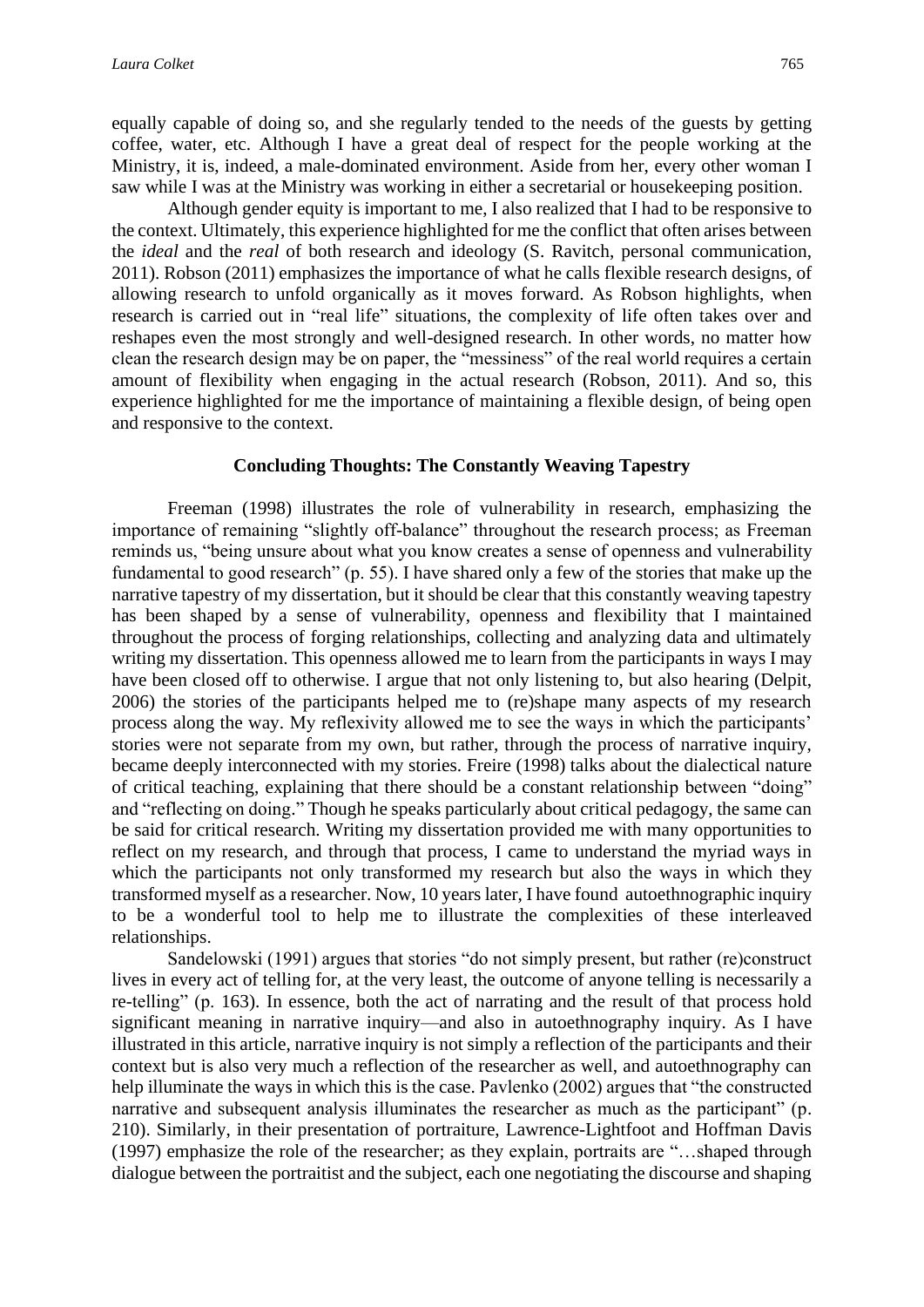the evolving image" (p. xv). Indeed, Lawrence-Lightfoot and Hoffman Davis describe researcher's voice as:

…overarching and undergirding the text, framing the piece, naming the metaphors, and echoing through the central themes. But her voice is also a premeditated one, restrained, disciplined, and carefully controlled. Her voice never overshadows the actors' voices (though it sometimes is heard in duet, in harmony and counterpoint). (p. 85)

My voice certainly did not overshadow the participants' voices in my dissertation, as their experiences were the focus. Autoethnography simply provides an additional space to play; it creates a complement to my original dissertation.

Through this autoethnography, I have highlighted some of my stories that became part of the fabric of my dissertation, as I (re)imagined, and then (re)designed, my research. The participants' stories, the literature and theory from the field, and my stories all merged together in intricate ways to create pieces of this tapestry in hopes of illustrating the ways in which both macro and micro forces play around together to shape the research process and the narratives that ultimately emerge. The micro forces were the relationships I had with my participants, the intentionality in which they shared their stories with me, the circumstances under which they shared those stories. And the macro forces were constantly surrounding us as well: the postcolonial context, the post-disaster context, the racial dynamics, the linguistic dynamics, the gender dynamics. I am sure I am not even fully aware the extent to which all of these forces influenced their stories and mine but this autoethnography has at least helped me to start the process of inquiry.

#### **References**

- Bhabha, H. K. (1990). The other question: Difference, discrimination and the discourse of colonialism. In R. Ferguson, M. Gever, T. T. Minh-ha, & C. West (Eds.), *Out there: Marginalization and contemporary cultures* (pp. 71-88). New York, NY: The New Museum of Contemporary Art.
- Blackmore, J. (1999). *Troubling women: Feminism, leadership and educational change.* Philadelphia, PA: Open University Press.
- Campano, G. (2007). *Immigrant students and literacy: Reading, writing, and remembering.* New York, NY: Teachers College Press.
- Clandinin, J. D., & Rosiek, J. (2007). Mapping a landscape of narrative inquiry: Borderland spaces and tensions. In D. J. Clandinin (Ed.), *Handbook of narrative inquiry: Mapping a methodology* (pp. 35-75). Thousand Oaks, CA: Sage Publications.
- Clark, M. (2001). Twenty preliminary propositions for a critical history of international statecraft in Haiti. In E. Rodriguez (Ed.), *The Latin American subaltern studies reader* (pp. 241-259). Durham, NC: Duke University Press.
- Connelly, F. M., & Clandinin, D.J. (2006) Narrative inquiry: A methodology for studying lived experience. *Research Studies in Music Education, 27*, 44-54.
- Delpit, L. (2006). *Other people's children: Cultural conflict in the classroom*. New York, NY: The New Press.
- de Waal, A. (2008). Forward. In N. Gunewardena & M. Schuller (Eds.), *Capitalizing on catastrophe: Neoliberal strategies on disaster reconstruction* (pp. ix-xiv). Landham, MD: AltaMira Press.
- Eagly, A. H., & Carli, L. L. (2008). Women and the labyrinth of leadership. *Harvard Business Review.* [https://hbr.org/2007/09/women-and-the-labyrinth-of-leadership.](https://hbr.org/2007/09/women-and-the-labyrinth-of-leadership)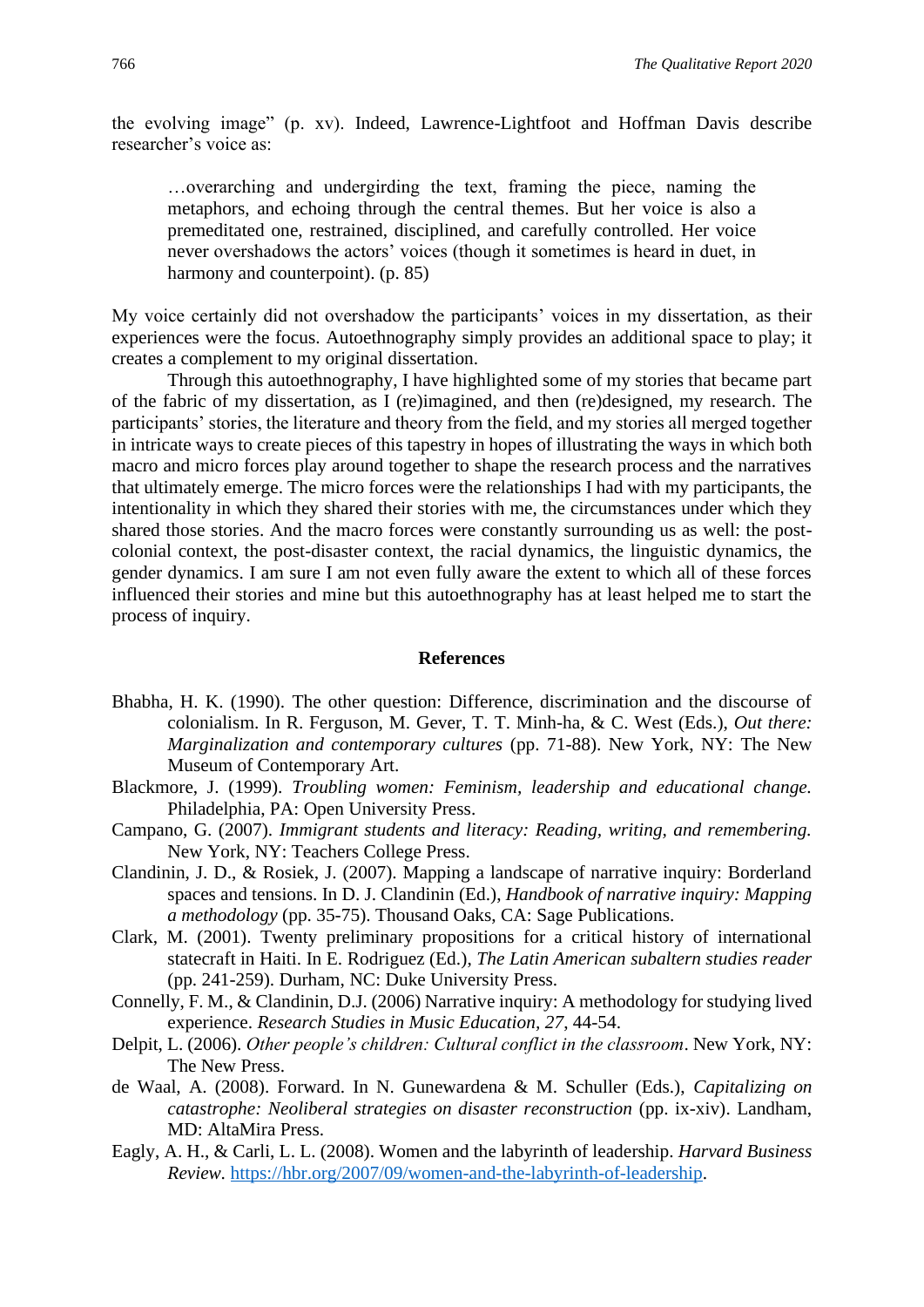- Ellis, C., Adams, T. E., & Bochner, A. P. (2011). Autoethnography: An overview. *Historical Social Research*, *36*(4), 273-290.
- Farmer, P. (2005). *The uses of Haiti*. Monroe, ME: Common Courage Press.
- Fletcher, J. K. (2004). The paradox of postheroic leadership: An essay on gender, power, and transformational change. *The Leadership Quarterly, 15*(5), 647-661*.*
- Freeman, D. (1998). *Doing teacher research: From inquiry to understanding*. Boston, MA: Heinle.
- Freire, P. (1998). *Pedagogy of freedom: Ethics, democracy and civic courage*. Lanham, MD: Rowman & Littlefield Publishers, Inc.
- Gunewardena, N. (2008). Human security versus neoliberal approaches to disaster recovery. In N. Gunewardena & M. Schuller (Eds.), *Capitalizing on catastrophe: Neoliberal strategies on disaster reconstruction* (pp. ix-xiv). Landham, MD: AltaMira Press.
- James, C. L. R. (1963). *The Black Jacobins: Toussaint L'Ouverture and the San Domingo Revolution*. New York, NY: Random House.
- Lakoff, A. (Ed.) (2010). *Disaster and the politics of intervention*. New York, NY: Columbia University Press.
- Lawrence-Lightfoot, S., & Hoffman Davis, J. (1997). *The art and science of portraiture*. San Francisco, CA: Jossey-Bass.
- Makhulu, A., Buggenhagen, B. & Jackson, S. (Eds.). (2010). *Hard work, hard times: Global volatility and African subjectivities.* Berkeley, CA: University of California Press.
- Maynes, M. J., Pierce, J. L., & Laslett, B. (2008). *Telling stories: The use of personal narratives in the social sciences and history*. Ithaca, NY: Cornell University Press.
- Mruck, K., & Breuer, F. (2003). Subjectivity and reflexivity in qualitative research—The FQS issues. *Forum Qualitative Sozialforschung/Forum: Qualitative Social Research*, 4(2). <http://www.qualitative-research.net/index.php/fqs/article/view/696/1504>
- Pavlenko, A. (2002). Narrative study: Whose story is it, anyway? *TESOL Quarterly, 36*(2), 213-218.
- Peshkin, A. (1988). In search of subjectivity--One's own*. Educational Researcher, 17*(7), 17- 22.
- Roberts, P. S. (2010). Private choices, public harms: The evolution of natural disaster organizations in the United States. In A. Lakoff (Ed.), *Disaster and the politics of intervention* (pp. 42-68). New York, NY: Columbia University Press.
- Robinson, R. (2007). *An unbroken agony: Haiti, from revolution to the kidnapping of a president.* New York, NY: Basic Civitas Books.
- Robson, C. (2011). *Real world research*. West Sussex, UK: John Wiley & Sons, Ltd
- Said, E. W. (1978). *Orientalism*. New York, NY: Random House, Inc.
- Sandelowski, M. (1991). Telling stories: Narrative approaches in qualitative research. *Journal of Nursing Scholarship, 23*(3), 161-166.
- Schuller, M. (2007). Haiti's 200-year ménage-a-trois: Globalization, the state, and civil society. *Caribbean Studies*, *35*(1), 141-179.
- Schuller, M. (2008). 'Haiti is finished!' Haiti's end of history meets the ends of capitalism. In N. Gunewardena & M. Schuller (Eds.), *Capitalizing on catastrophe: Neoliberal strategies in disaster reconstruction* (pp. 191–294). Lanham, MD: Alta Mira Press.
- Seed, P. (2001). No perfect world: Aboriginal communities' contemporary resources rights. In E. Rodriguez (Ed.), *The Latin American subaltern studies reader* (pp. 129-142). Durham, NC: Duke University Press.
- Sheller, M. (2000). The army of sufferers: Peasant democracy in the early Republic of Haiti. *New West Indian Guide, 74*(1), 33-55.
- Smith, J. (2001). *When the hands are many: Community organization and social change in rural Haiti*. Ithaca, NY: Cornell University Press.